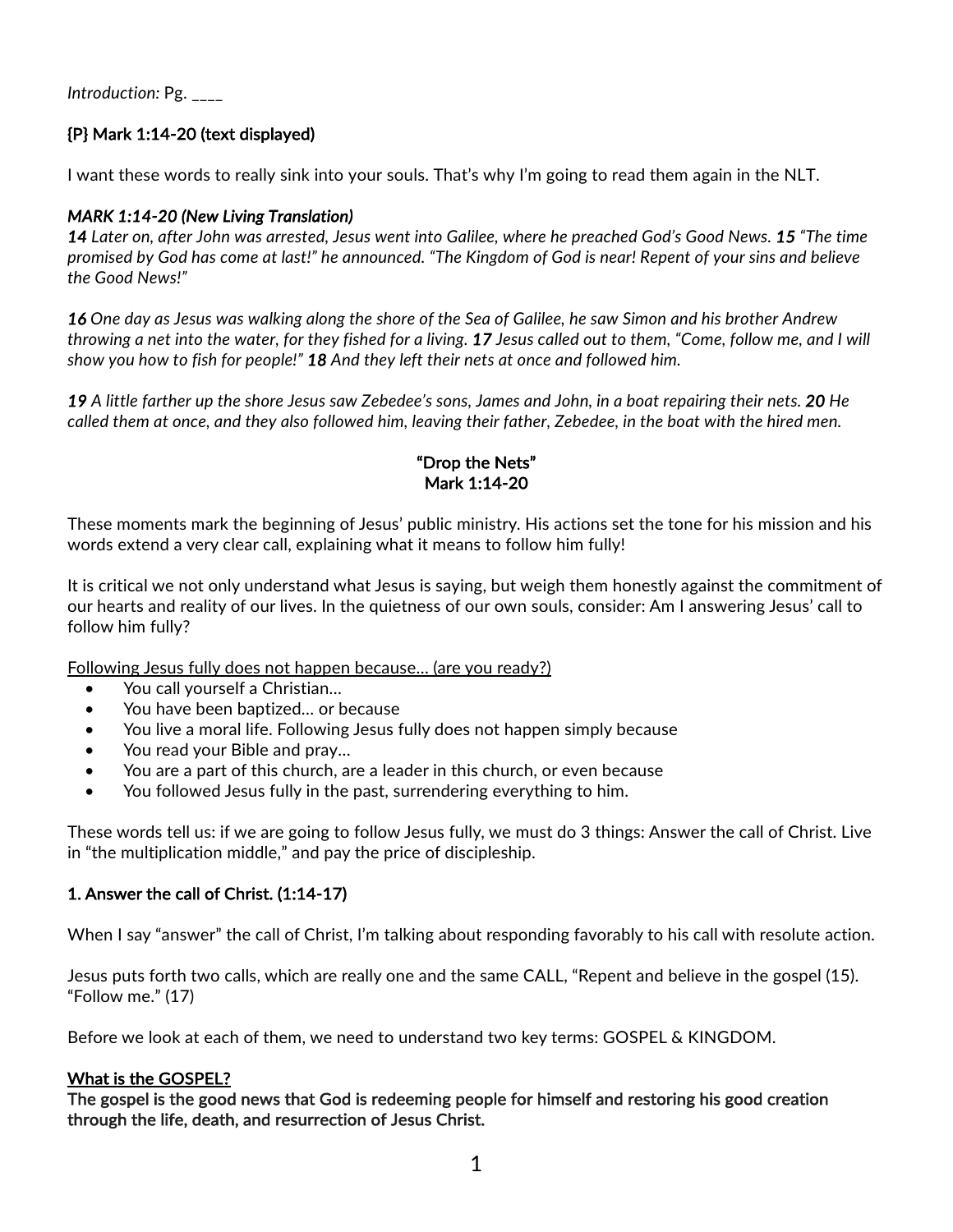- The Gospel is God's gospel. It's his news. It announces what he has done for us!
- It is the gospel of God because it is news about him and comes from him!

# What is the KINGDOM?

### The kingdom refers to the reign of God as he accomplishes his redemptive purposes and pours out his blessing on his people.

- The "kingdom" is mentioned 126 times in the NT. Notice how proclaiming the gospel of God and proclaiming the kingdom go hand in hand. In fact, Jesus speaks of "the gospel of the kingdom" in Matthew 24:14,
- When Jesus says "The time is fulfilled," he is saying a new age has dawned.
	- ⁃ "The age of promise is giving way to the age of fulfillment." (Strauss)
	- ⁃ The time of salvation has arrived (Galatians 4:4).
- God's redemptive plan, first prophesied in Genesis 3:15, is unfolding before their eyes!
- When Jesus says, "the kingdom of God is at hand,"
	- The kingdom has drawn near because the King arrived in the person of Jesus Christ.
	- ⁃ Everything Jesus says and does will reveal what God's kingdom is like: truth, righteousness & justice; removing suffering, and restoring our relationship with God.
	- ⁃ As we see throughout the New Testament, the kingdom is both "now" AND "not yet." It is "at hand!" but won't be fully realized until Jesus returns.

T: This urgent announcement demands an appropriate response!

### Repent and Believe the Gospel

- Repentance means turning from our sin. Though God reigns over everything, we do not naturally acknowledge and submit to his authority. We want authority. We want to reign.
- Believing the gospel means turning back to God through Christ. It's not simply agreeing with facts about Jesus, but trusting in his life, death and resurrection to deliver us from our sin and grant us eternal life.
- Repentance and faith are two sides of the same coin. As Kim Huat Tan says: "we repent believingly, and we believe repentantly."
- Listen: You will not enter the kingdom and receive salvation unless you repent and believe.
	- If you've never made a conscious decision to say, "God, forgive me of my sin, forgive me from turning away from you. I'm coming back. I'm turning to you. I'm placing my trust in what Jesus did for me in his death and resurrection. Save me. Make me new! You are my KING!"
	- Cry out to God today, NOW!
- Repentance and faith are required to continue following Jesus daily.
	- If you are in Christ, you ARE LOVED. If you are in Christ, the Father IS PLEASED with you and takes great delight in you, BUT that does not mean he loves or take pleasure in everything we do.
	- ⁃ In fact, our sin grieves him. It brings him great sorrow. That is why we must practice continual repentance and faith.
	- ⁃ Every day, we must see, confess, yes, hate our sin, and turn from our sin. That's why our prayer of confession today around racial justice is so important. That's why confession should consistently make it's way into our focused, face to face time with God.
	- And every day, we must continue to trust Jesus and depend on him in everything!
- He says, "repent and believe," AND...

### Follow Me

- The second call further explains what it means to repentant and believe. Turning from self and sin means turning to him!
- To answer the call to "repent and believe" is to answer Jesus' call to "follow me."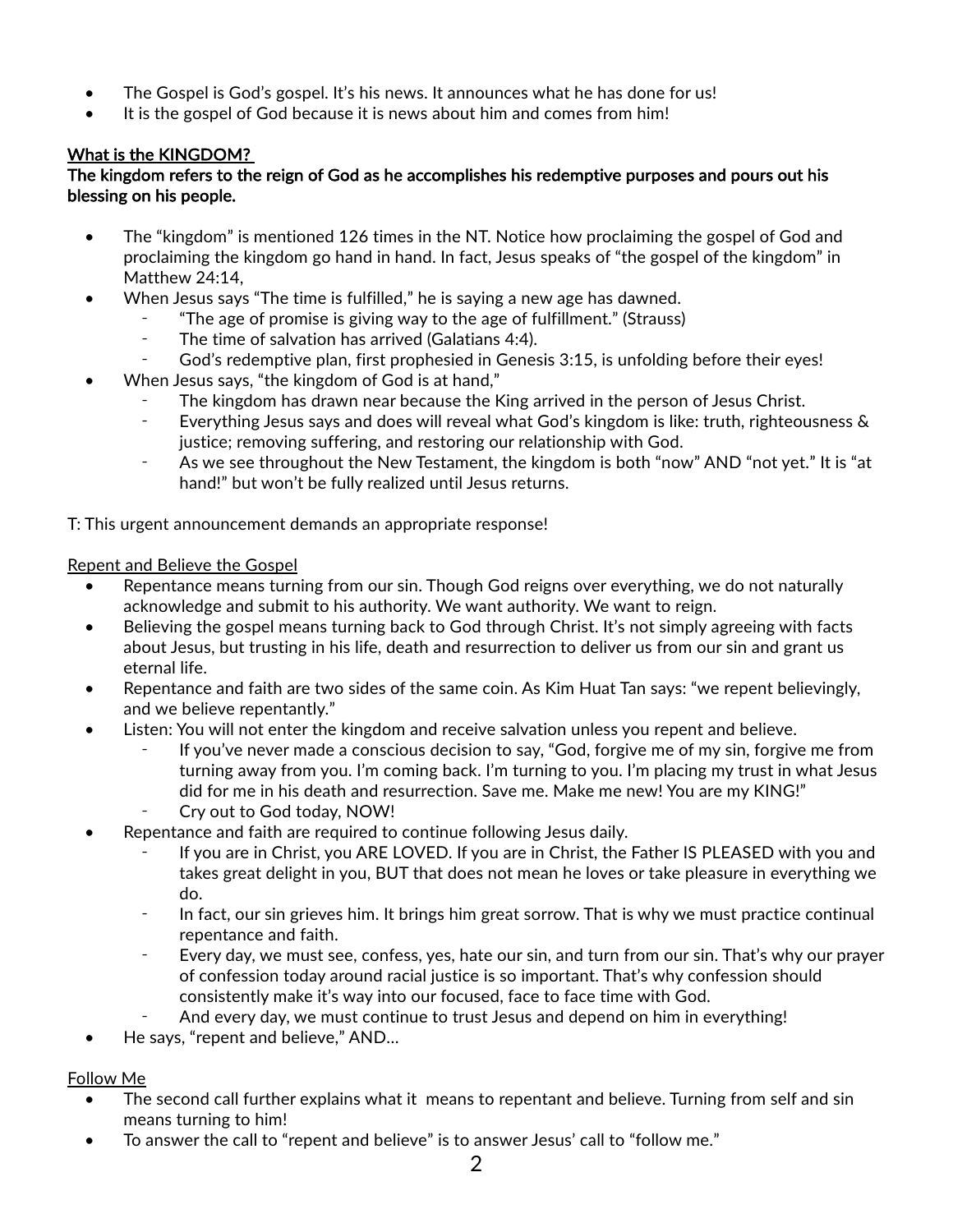T: This good news invites us to a person!… which leads us to our second truth. If you really want to follow Jesus, fully, completely, you must….

# 2. Live in the multiplication middle (1:17)

*Read 1:17*

Having announced the kingdom is at hand, Jesus then seeks to call people into his kingdom community.

As he was passing along the Sea of Galilee, a large body of water (14 miles long & 6 miles wide) known for its fishing industry, he sees Simon & Andrew, two brothers casting a net into the sea.

Jesus then has the audacity to interrupt their work day and say: "Follow me, and I will make you become fishers of men."

At the very beginning of his ministry, Jesus calls people to discipleship (to learn from him and follow him in all of life). Jesus invites us to what my friend Bryan Shippey (shoutout Banner Hill Church - Framingham) calls the Multiplication Middle.

1 Jesus: Follow Me. Jesus is always the Leader.

2 YOU: Following Jesus… and Pouring into…

3 OTHERS: Because Jesus says, "When you follow me, you will be compelled to help others follow me."

Where does that put us? In the multiplication middle. Let's consider each component.

# The Multiplication Middle

• "Follow me." - Jesus multiples himself into us.

There are several important things to note here:

- The two words "follow me" translate a Greek idiom (literally translated as) "come after me." Jesus is calling his disciples to follow his ways. Discipleship is "a relationship of learning from a master teacher." (Strauss)
- But… Jesus actions are unique in at least two ways, both revealing the heart of God. Danny Akin explains when he says, "In the rabbinic schools of the day, the aspiring student sought out the respected rabbi. Further, the student's allegiance was to the Law, not to the teacher. Jesus' form of discipleship is fundamentally different! Jesus seeks them out, and their allegiance will be to Him."
- In his grace, Jesus calls us TO HIMSELF
- Mark Edwards says: "Discipleship is repeatedly defined in Mark by simple proximity to Jesus: being with him (3:13), sitting around him (3:34, 4:10), hearing him (4:1-20), and following him 'on the way' (1:16-20; 10:52).

That's why our 2021 Vision focus centers around our church collectively spending 1,000,000 Minutes with God.

# Vision: 1,000,000 Minutes with God

 $\overline{\phantom{a}}$ 

Invest at least 1% of your day (15 minutes) in focused, face to face time with God.

If my Math is right, assuming we're off to a strong start, we should be up to about 21,000 minutes!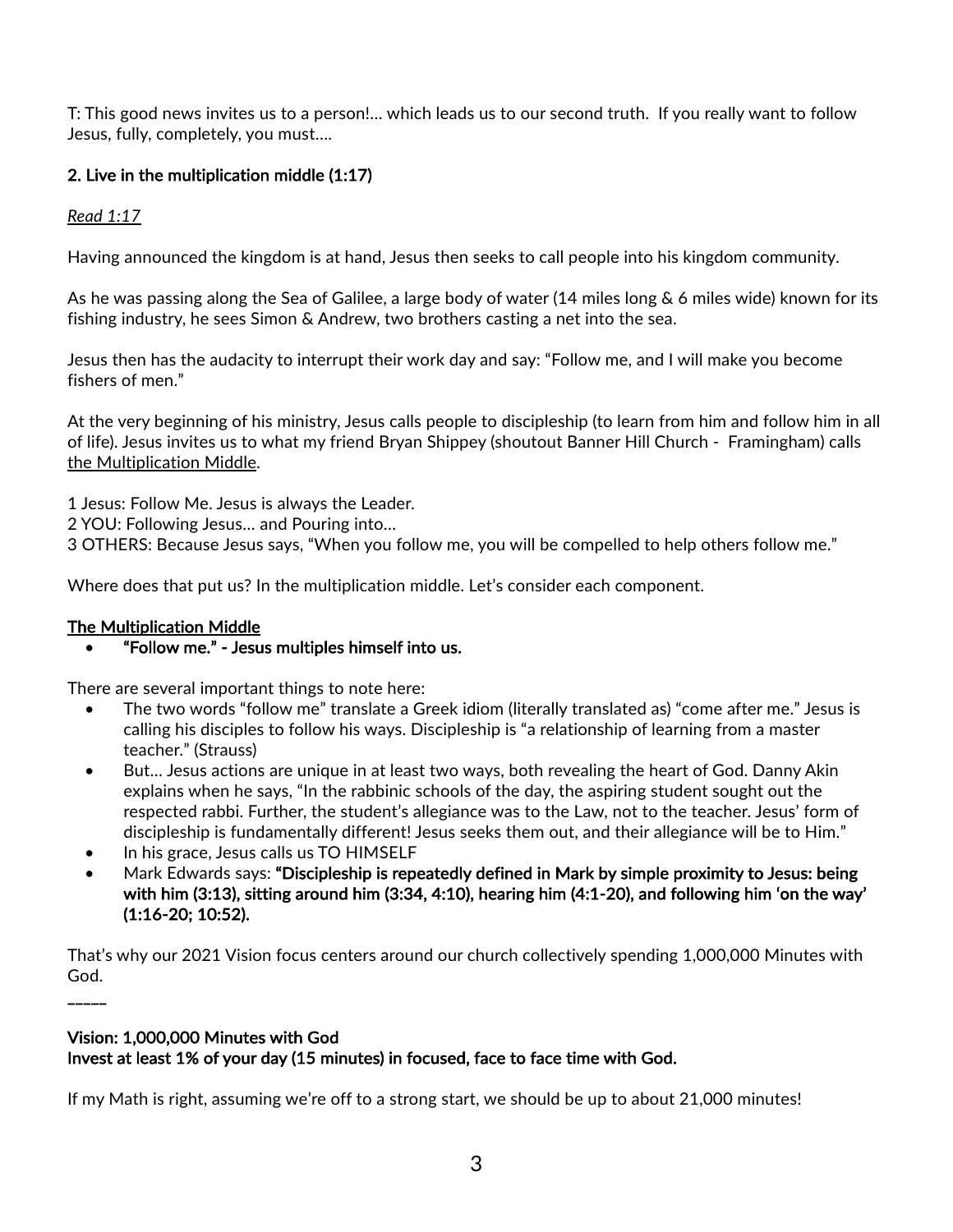Why are pursuing this? So Jesus can multiply himself into me. Who would raise your hand and say: "I need Jesus to multiply himself into me!"

- Maybe it's been a LONG time since you've picked up your Bible, and you feel a sense of shame. That doesn't change God's love for you! He wants to enjoy an intimate friendship with you!
- Maybe you are already behind on our reading plan, and you're hesitant to jump in. Listen, don't even worry about "catching up." Just start Luke 11 with us tomorrow.
	- This week, one of our Community Group Leaders told me that 3 people in their Group said: "We haven't started, but we're committing now."
	- ⁃ I LOVE THAT!!

Let's do this together! I want to ask you to follow our reading plan, even if you go above and beyond. It will enhance our relationships and conversations. It will provide common ground for encouragement, prayer and community as we walk with Jesus together!

# \*\*\*\*\*NEW SLIDES POINTING TO RESOURCES+++++

# 1. Webpage.

 $\overline{\phantom{a}}$ 

### 2. Plan/Guide

We're here to help you encounter God daily. If you go to rhc.church/biblereading, you will not only find our reading plan (1 chapter/5 days a week) reading through the NT this year, but you will also find a very useful Devotional Guide. Print these out. Use them as you spend that focused, face to face time with God this year!

You can also go to our…

### 3. App.

 $-$ 

 $\overline{\phantom{a}}$ 

Click the Bible tab at the bottom of the home screen. Then tap the calendar, and the day's reading will magically appear before your eyes.

I promise you, as you spend sincere, honest time with God each day, you will have an answer when someone asks:

### Two Essential Questions

1. How is God changing you?

T: But that's just one side of Jesus' multiplication equation. Follow me & HELP OTHERS FOLLOW ME. Receive & GIVE. Experience intimacy that drives you to MINISTRY. It's not just…

### The Multiplication Middle

- "Follow me." Jesus multiples himself into us.
- "And I will make you fishers of men." We multiply ourselves into others.

Jesus uses a brilliant and very personal metaphor: "Hey fishermen, I'm going to teach you how to fish for people!" It's a call to ACTION, a call to POUR OUT for the sake of others.

But notice Jesus says: "I WILL MAKE YOU fishers of men."

• Only the transforming work of Jesus in our souls will move us to move toward others.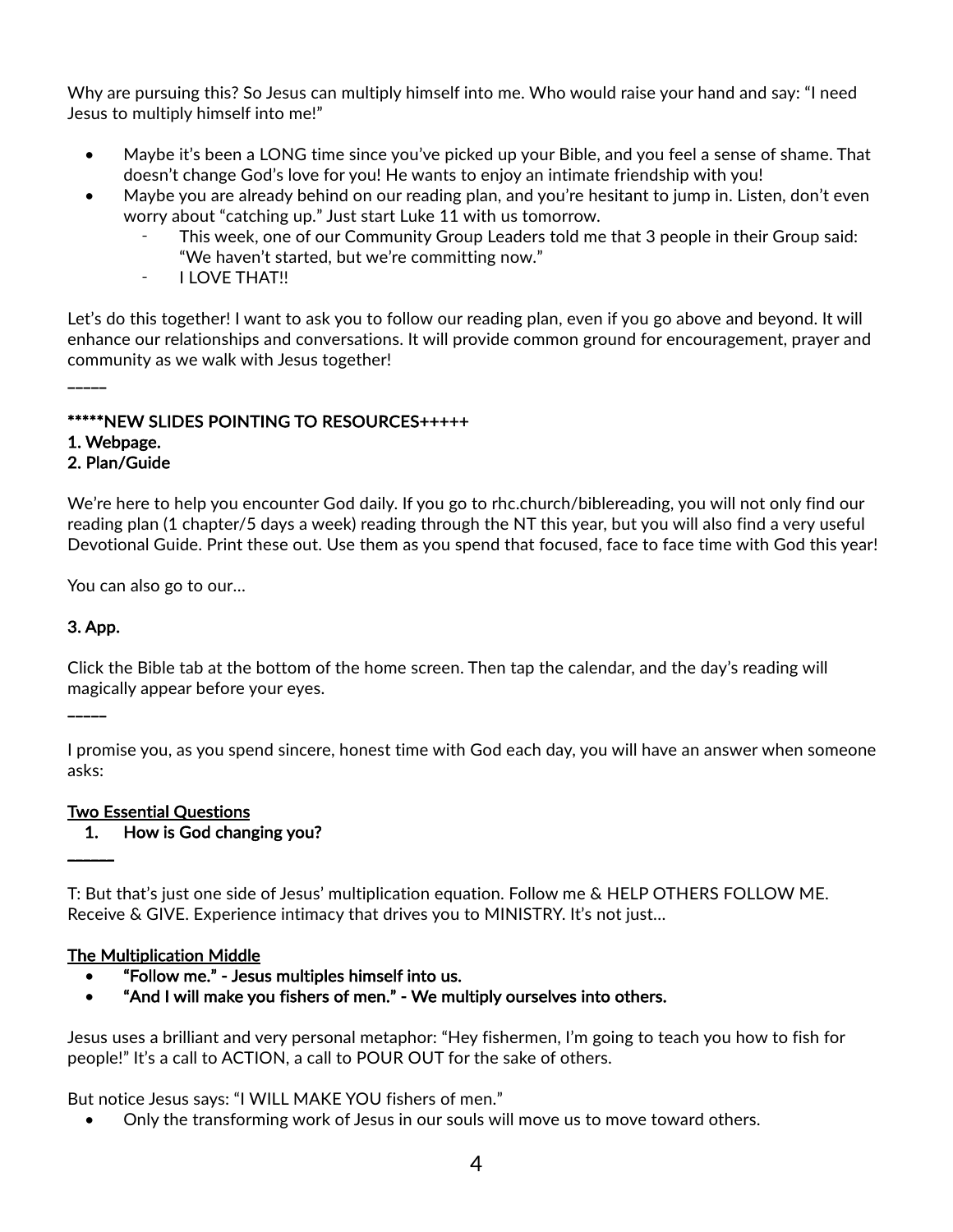- Only the transforming work of Jesus in our souls will change us so that we really, really want  $-$  it's not too strong to say, WE LIVE to BRING HIS CHANGE TO OTHERS.
- •

 $\overline{\phantom{a}}$ 

 $\overline{\phantom{a}}$ 

\_\_\_\_\_

\_\_\_\_\_

• Fishing for people is the call to make more disciples, but what is disciple-making?

### DISCIPLE-MAKING. - UMBRELLA SLIDE (Pic attached)

We often fall into one of two errors:

1) Some people live as if disciple-making is ONLY introducing people to Jesus and leading them to salvation. That's evangelism.

2) Other people live as if disciple-making is ONLY helping people who already follow Jesus grow to follow Jesus in all of life. That's discipleship.

I realize you are probably more comfortable with one of these responsibilities than the other, but Jesus calls us to both!

- People will never follow Jesus unless we share the good news, unless we evangelize. BUT
- People will never follow Jesus in all of life unless we teach them to obey everything Jesus said, unless we disciple them.

Evangelism + Discipleship = Disciple-making

The multiplication middle says…

#### "Be imitators of me, as I am of Christ." (1 Corinthians 11:1)

As live in the multiplication middle, taking what we RECEIVE from Jesus and GIVING it to the people around us with intentional, strategic investments, we will be able to answer the  $2<sup>nd</sup>$  essential question:

#### Two Essential Questions \*\*\*\*(VISION SLIDE)

- 1. How is God changing you?
- 2. How is God changing others through you?

T: Finally, Jesus says, if you are going to answer my call and live in the multiplication middle, you must…

#### 3. Pay the price of discipleship (1:18-20)

#### *Read 18-20*.

#### The Authority of Christ

- Jesus' authoritative words demand a response. We will see this all throughout Mark's gospel. Mark Strauss says, "When he speaks, demons are put to flight, diseases are healed, storm waves are calmed, and experts in debate are rendered speechless. Jesus speaks and acts with the authority of God." -
- Do you hear his voice? Will you respond today?

T: Jesus puts forth an urgent call that carries a great cost.

#### The COST: Radical Surrender

• We're talking about radical surrender! They left EVERYTHING!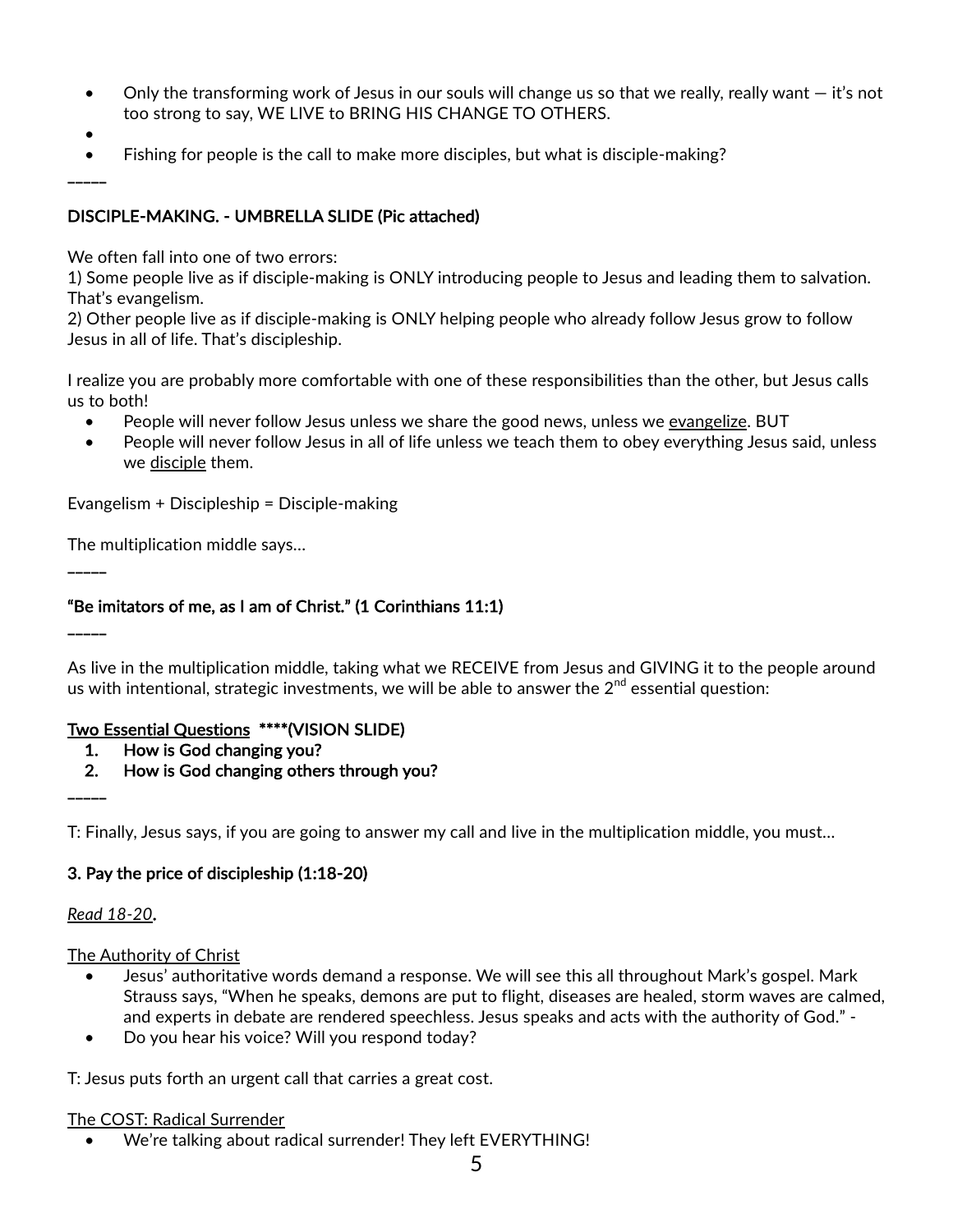- Simon and Andrew: "And IMMEDIATELY they left their nets and followed him." (v. 18)
- James and John: "And IMMEDIATELY they left their father Zebedee in the boat...and followed him." (v. 20)
- They DROPPED THEIR NETS!
- IMMEDIATELY, they stopped fishing for fish to start following Jesus and fishing for people.
	- They left their family behind. They said goodbye to the people they loved the most. Nothing would have been more costly in the first century!
	- ⁃ They also left their vocational ambitions and financial security on the shore of the sea of Galilee.
	- ⁃ For some, this is the tougher ask: Jesus, my fam is one thing, but my job, my career, what I've worked so hard for ALL THESE YEARS! Really Jesus?!"
- It is a COSTLY CALL! Following Jesus fully means radical surrender.
- "The call to follow Jesus is clear and unconditional! In essence He puts before us a blank contract and says, "Sign at the bottom, and I will fill in the details!" - Akin

There is a cost to follow him. There is a cost to helping others follow Jesus.

DROP THE NETS! Fish have value. People have infinite value.

### DROP THE NETS!

### The Point: Answer the costly call to follow Jesus and help others do the same.

#### *"DROP THE NETS!"*

#### *Conclusion*:

Is God calling you to begin a relationship with him? Do you hear the voice of Jesus tugging at your soul, "Follow me. You've been putting me off, but now it's time to drop the nets and follow me.

#### Let us know. Connect Card…

Is God calling you to greater ministry? Maybe he's calling you to DROP THE NETS and serve in a greater way. Maybe he's calling you…

- To start making intentional discipleship investments to help someone else follow Jesus in all of life.
- To a leadership role in our church.
- Maybe he's calling you to a vocational shift. We've seen this with Dr. Steve Agboola. One of our own pastors dropping the nets on the shores of MGH to enter full time mission and ministry with Jesus.
- We're seeing this with others in our church answering the call to vocational ministry!
- Don't say God can't use me! He chose fishermen. Dudes with no formal training and they got trained by walking with Jesus!

Connect Card - PRAYER SECTION - Prayer: More of me…

The Kingdom is at HAND. Repent and Believe. Follow ME!

"Has the realization gripped you that the very life of heaven itself dwells within you here and now? Did you ever know that? I am afraid we live most of our life in terms of promise. . . . Our Gospel is a Gospel of glorious promise and hope. Yes, the best, the glorious best, is yet to be. And yet . . . The future has already begun. The Age to Come has reached into This Age; the Kingdom of God has come unto you. The eternal life which belongs to tomorrow is here today. . . ., in part but in reality.